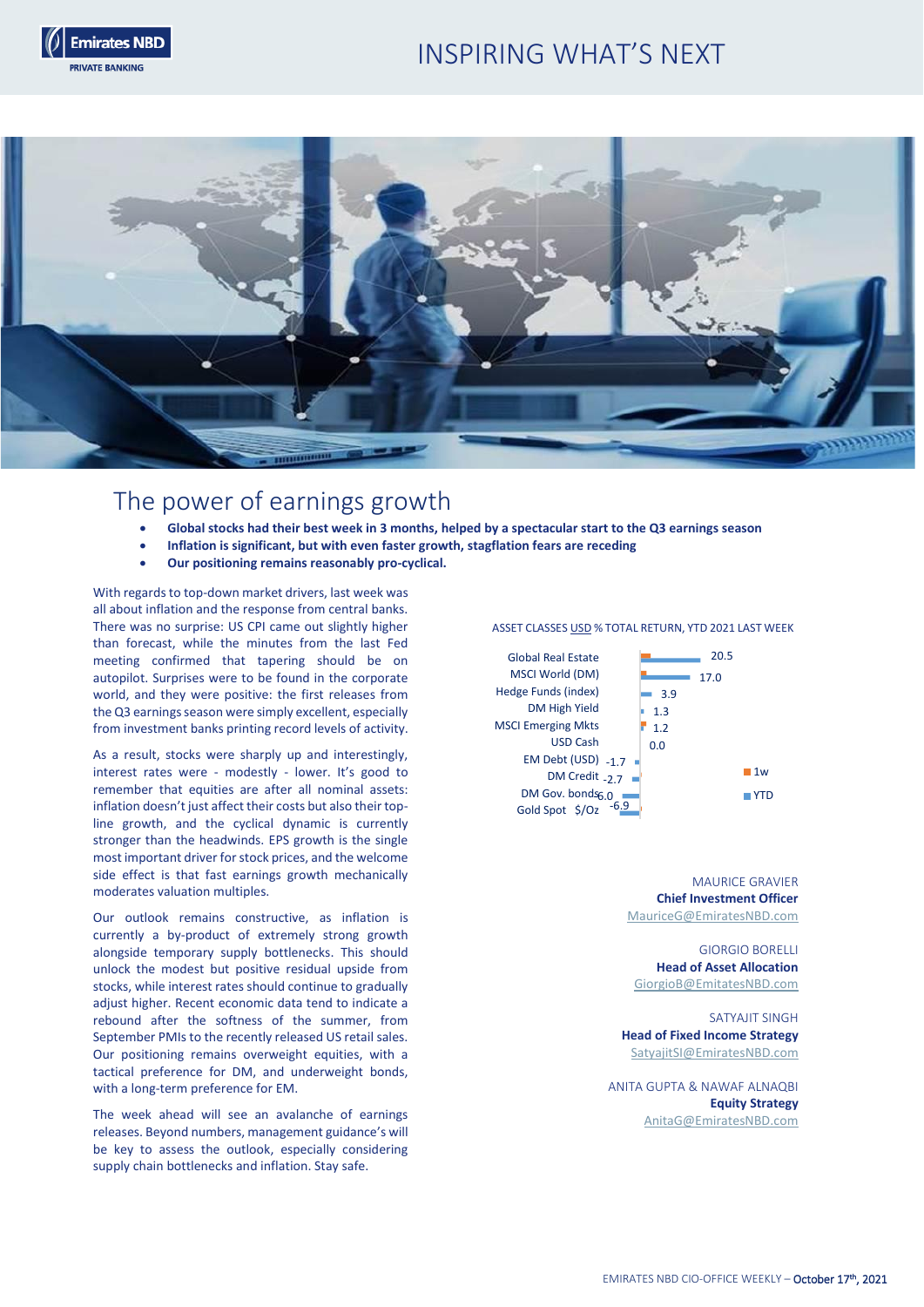## **Cross-asset Update**

Markets have started to discount the start of the Fed tightening cycle early in the second half of 2022, which would be basically coinciding with the projected end of the tapering of asset purchases. Yet, currently the uncertainty about actual Fed action on policy rates remains elevated and compounded by little visibility about the duration of supply-chain bottlenecks, with market valuations at the same time extremely vulnerable to tighter liquidity.

One argument runs that the Fed would not be keen to derail a stock market rally by inducing overly tight liquidity conditions with higher rates once it is done with the unwinding of asset purchases. By some time next year the global economy would have slowed further down, while inflationary pressures should have possibly faded, with supply-chain tightness and high energy prices somewhat easing and no longer exerting maximum pressure on the economy. So, Fed officials would be biding time, first assessing how the end of Quantitative Easing impacts the economy, and then pondering about future rate hikes. This would be a benign scenario where market swoons are averted in that the Federal Reserve adjusts policy in response to fading price pressures and the re-emergence of macro conditions similar to the ones predating the pandemic.

Yet, there is no assurance that price pressures related to depleted supply chains will last just enough for the Fed not to panic about higher inflation. Atlanta Fed president Bostic said that "transitory is a dirty word", referring to inflationary pressures, and that "upside risks to the inflation outlook bear watching closely". In addition, according to the FOMC minutes risks worsened, letting transpire Fed officials' concerns about longer run expectations shifting higher and leading to "persistently elevated inflation". Also, the Fed has boxed itself into a very uncomfortable corner, by keeping liquidity going as much as it could in spite of improving economic conditions, so getting exposed to the risk of falling behind the curve in terms of inflation management. So far, markets have given Jay Powell the benefit of the doubt about inflation not getting out of hand, since both longer-dated Treasury yields and market-implied inflation gauges are bell-behaved in spite of price spikes and much hesitation about starting the tapering. Should the Fed's credibility take a hit, a disorderly rise in yields could hardly be averted.

For now, liftoff time is still way away and investors can wield patience about supply-chain related inflation, believing it is sufficiently transitory as to be properly managed by the Fed. So, markets are likely to continue to rally into year-end, with equities grabbing the lion's share amidst overly plentiful liquidity and credit playing only second fiddle. The dollar should remain well supported as the US leads a rebound in economic surprises, and gold no longer so weak with the announcement of the tapering in November now a formality.

But the longer the system is unable to get rid of 'transitory' inflation, the more unstable today's hunkydory market conditions will become.

TACTICAL ASSET ALLOCATION: SIMPLIFIED POSITIONING



TAA – RELATIVE POSITIONING – MODERATE PROFILE

|                    | UW    | N                             | <b>OW</b> |
|--------------------|-------|-------------------------------|-----------|
| Cash               |       | $\overline{\phantom{a}}$<br>- |           |
| DM Gov.            | <<<<< |                               |           |
| <b>EM Debt</b>     |       |                               | >         |
| <b>DM Credit</b>   |       |                               | 5         |
| DM H. Yield        |       | $\overline{\phantom{a}}$<br>- |           |
| <b>DM Equity</b>   |       |                               | >>        |
| <b>EM Equity</b>   |       |                               | >         |
| Gold               |       | -<br>-                        |           |
| <b>Real Estate</b> |       | -                             |           |
| <b>Hedge Funds</b> |       |                               |           |

UW/N/OW:Underweight/Neutral/Overweight

TAA – 2021 INDICATIVE PERFORMANCE



Source: Bloomberg. CIO Office calculation based on TAA applied to market indices, net total return in USD.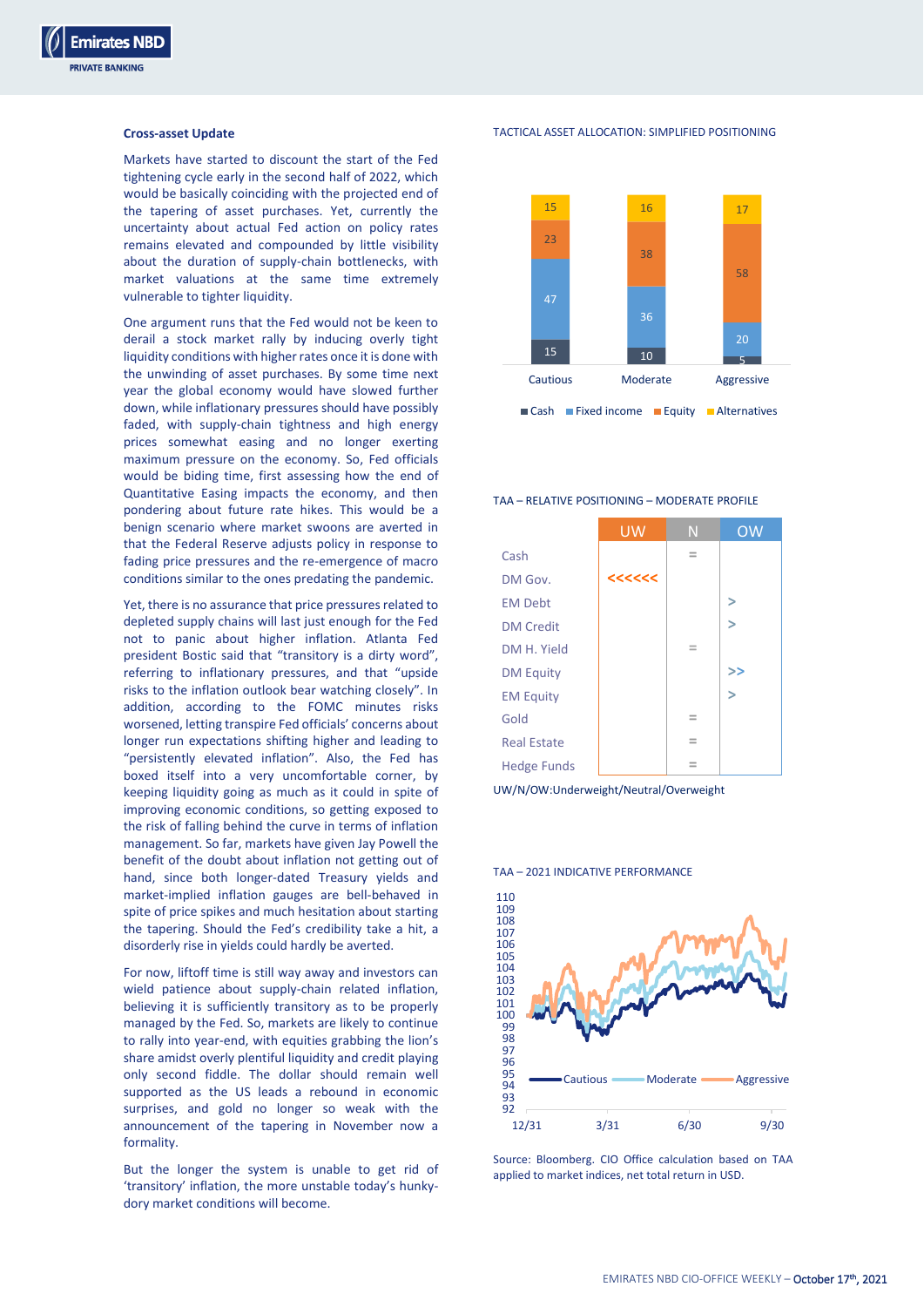## **Fixed Income Update**

There are three key takeaways from last week's release of September FOMC meetings. Firstly, there should be no surprise in the timing and size of the Fed taper, which is expected to start later this year and finish by mid-next year. Secondly, there is a lot of anxiety about the level of inflation and its stickiness. Lastly, the members would like to see more improvement in the jobs market before the final lift-off happens, and hence employment numbers are the key to gauge the timing of the rate increase. Last week there was a flattening of the US Treasury yield curve with front-end rates rising and long-end coming down on the backdrop of the aggressive Fed tightening path post the taper regime next year. We remain bearish on the long end of the curve since we believe the market pricing of the terminal rate remains well below the Fed's long-run target of 2.5%. At the same time, we do not think a significant sell-off of the 10-year is possible from current levels due to softening growth levels. We believe in a more modest upward repricing as we progress to the end of the year.

The twist in the treasury yield curve resulted in various segments of the asset class finally returning in the green after weeks of negative returns. Long duration assets such as Emerging Market Sovereigns and Investment Grade debt were the primary beneficiaries of such a move returning more than +0.5% last week.

Asia High Yield remains under pressure as the market is still coming to terms with the elevated default levels. According to analysts, total default rates could reach 20% by volume for the China HY real estate sector, the majority of which would be from the Evergrande's bond complex. Our calculations indicate the market is pricing in a pessimistic 35% default rate over the long-term average for the segment. Evergrande would finish its 30 day grace period for the first dollar bond next week on Oct 22. Investors do not expect interest payment despite the authorities' directive not to default on the offshore obligations in the short term. Further downside to the asset class would stem from unexpected corners of credit risk such as the Fantasia case rather than evolving news on Evergrande. We continue to like the bonds complexes of the Investment Grade Chinese Real Estate Companies on our recommended list. But would remain cautious on the beta from the segment, and selectivity remains critical.

Closer home, Oman was a firm outperformer this week with sufficient demand for the credit from US RM, especially after Moody's upgrade of the credit from Negative to Stable outlook with bonds +2.25pts higher on the week. We had mentioned our preference for the Oman sovereign/quasi-sovereign bonds in our last weekly publications. After several months of underperformance Egypt seemsto have turned a corner last week as bonds are up by +1 pt. On the contrary, the MENA IG bonds have remained weak in the belly and long-end as spreads widened by +7 bps.

## FIXED INCOME KEY CONVICTIONS

| <b>DEVELOPED MARKETS</b> |
|--------------------------|
| UW Government bonds      |
| Selective on Credit      |
| Now NEUTRAL High Yield   |
| <b>EMERGING MARKETS</b>  |
| OW Asia                  |
| <b>OW IG Sovereigns</b>  |
|                          |

### FIXED INCOME VALUATIONS



Source: Bloomberg, indices modified duration and YTW

FIXED INCOME SUB ASSET CLASS RETURNS (YTD, LAST WEEK)



Source: Bloomberg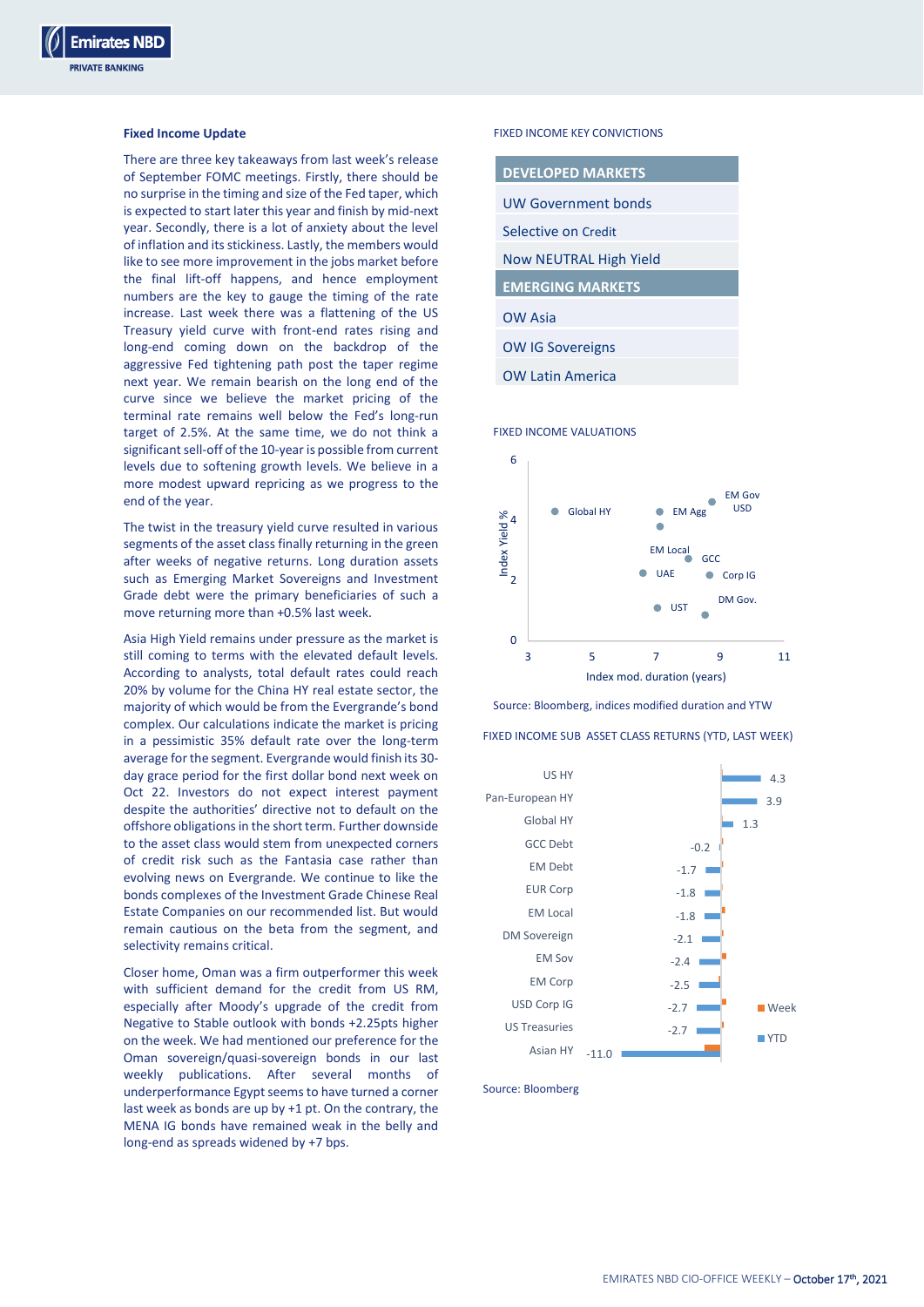

## **Equity Update**

A good week for equities with both Emerging and Developed Market up 2.1% and our overweight positioning has been vindicated, after a September which saw global equities down over 4%. Good performance from U.S. equities last week, the S&P 500 gained 1.8%, and the Nasdaq 2.2%, with upbeat earnings and economic data that eased concerns about a slowdown in growth, amid an elevated inflationary environment. September retail sales activity came in stronger, import prices lower than estimated. European markets gained in line with the U.S. with Energy and Financials notable contributors, the former as oil prices resumed their rally and the latter in line with the spectacular US bank earnings.

EM equities ended the week with gains from the UAE, India and MSCI China with the Hang Seng Index the outperformer at +5% as China authorities provided assurance on real estate credit issues, mitigating immediate investor concerns. However, we remain neutral EM Asia/ China as profitability of many sectors have been affected by the new China regulation oversight. Social media has been one of the key targets with regulators worrying about data on China residents being monopolised by a few corporations. LinkedIn is shutting down its social networking site in China, the last major US social media company to exit after "facing a significantly more challenging operating environment and greater compliance requirements in China"

We are currently overweight equities and our stronger preference for DM equities continues with the earning premium provided by the US and Europe in 2021. However, we would watch closely rising commodity prices, supply chain constraints and inflation data. And of course, the path of monetary tightening. The U.S. Dept. of Energy estimates that heating costs for households will be 30% higher this winter, Chinese coal futures had their biggest weekly rise on record, Europe continues to be impacted by rising natural gas prices and in UK fuel shortages continue. Supply chain limitations are increasing with the US facing a shortage of warehouse space and truck drivers, congestion at the LA/ Long Beach port (40% of goods imported into the US), Salesforce estimates logistics, labour and manufacturing problems combined could add \$223bn to US retailers' costs this holiday season, Germany is seeing a shortage of chips essential for EV batteries.

Consensus expectations for Q3 earnings growth for the S&P 500 is 28%, the third highest y/y growth since 2010, but guidance remains key, as well as the impact of rising input costs. Bank earnings saw strong growth in investment banking revenues as M&A and IPO activity has been robust, as has trading revenues in the equity markets, with strong, asset inflows continuing, while loan loss reserves were released. The one relatively soft spot remains net interest income as loan growth continues to be outpaced by deposit growth. Whilst Q3 EPS was up over 20% for the main US banks, Goldman's CEO put out a note of caution, pointing to the trajectory of inflation, the Delta variant of Covid-19, the debate around US economic policy and "complicated" US-China relations as risks. For the European Stoxx 600 consensus earnings expectations for the third quarter are 60% y/y growth.

EQUITY RECOMMENDED REGIONAL POSITIONING



 $\blacksquare$  Americas  $\blacksquare$  Asia+other  $\blacksquare$  FMFA

MAJOR INDICES PERFORMANCE (TR, US\$) AND 2021PE



Source: Bloomberg consensus. MSCI Indices unless specified.



GLOBAL SECTOR PERFORMANCE (TR, US\$) AND 2021PE

Source: Bloomberg consensus. MSCI All Country World sectors US\$.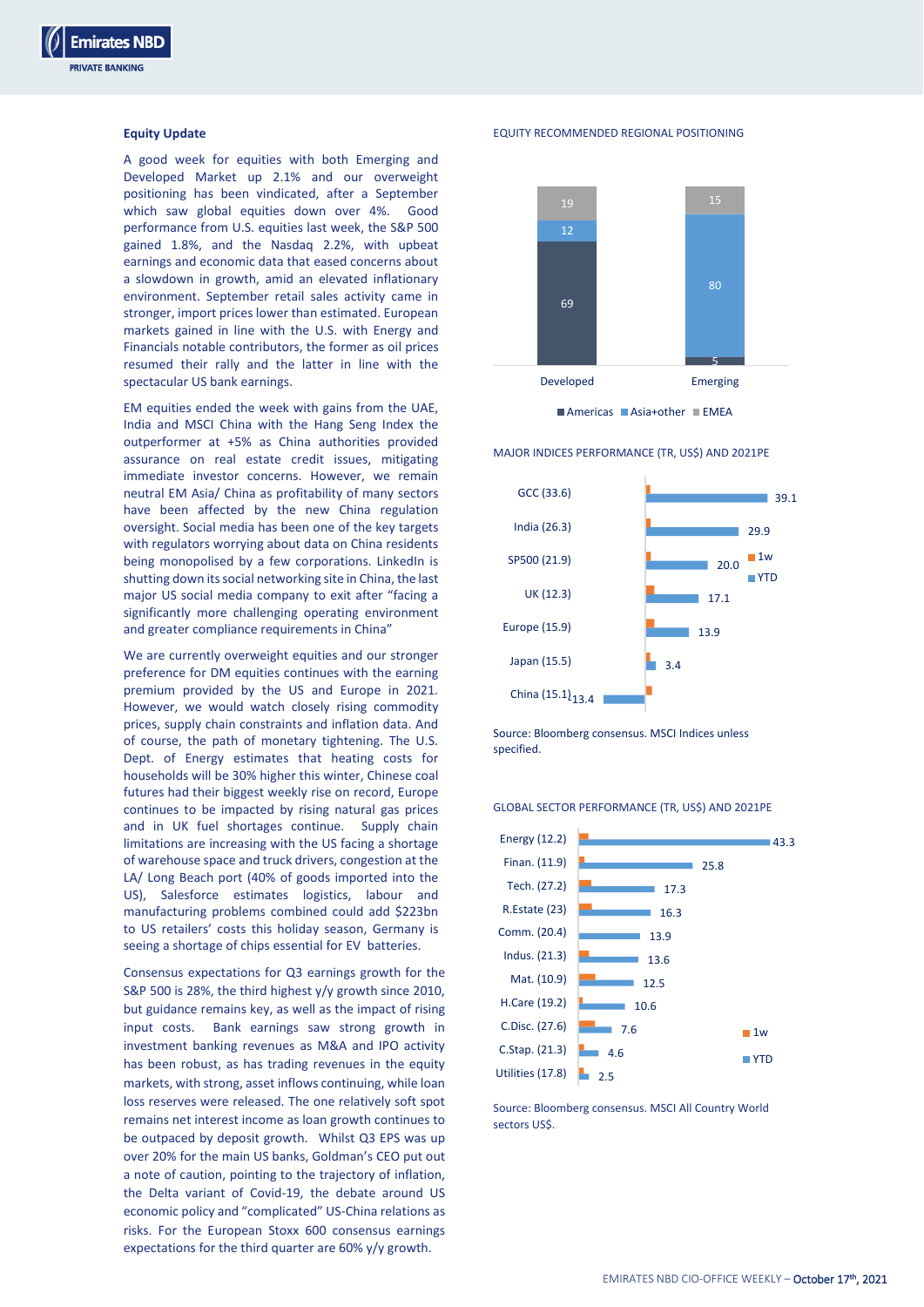

## DISCI AIMER

#### **Reliance**

Emirates NBD Bank PJSC ("Emirates NBD") uses reasonable efforts to obtain information from sources which it believes to be reliable, however, Emirates NBD makes no representation that the information or opinions contained in this publication are accurate, reliable or complete and should not be relied on as such or acted upon without further verification. Opinions, estimates and expressions of judgment are those of the writer and are subject to change without notice. Emirates NBD accepts no responsibility whatsoever for any loss or damage caused by any act or omission taken as a result of the information contained in this publication. Data/information provided herein are intended to serve for illustrative purposes and are not designed to initiate or conclude any transaction. In addition this publication is prepared as of a particular date and time and will not reflect subsequent changes in the market or changes in any other factors relevant to the determination of whether a particular investment activity is advisable. This publication may include data/information taken from stock exchanges and other sources from around the world and Emirates NBD does not guarantee the sequence, accuracy, completeness, or timeliness provided thereto by unaffiliated third parties. Moreover, the provision of certain data/information in this publication is subject to the terms and conditions of other agreements to which Emirates NBD is a party. Anyone proposing to rely on or use the information contained in this publication should independently verify and check the accuracy, completeness, reliability and suitability of the information and should obtain independent and specific advice from appropriate professionals or experts. Further, references to any financial instrument or investment product are not intended to imply that an actual trading market exists for such instrument or product. The information and opinions contained in Emirates NBD publications are provided for personal use and informational purposes only and are subject to change without notice. The material and information found in this publication are for general circulation only and have not been prepared with any regard to the objectives, financial situation and particular needs of any specific person, wherever situated

#### **Confidentiality**

This publication is provided to you upon request on a confidential basis for informational purposes only and is not intended for trading purposes or to be passed on or disclosed to any other person and/or to any jurisdiction that would render the distribution illegal. The investor may not offer any part of this publication for sale or distribute it over any medium including but not limited to over-the-air television or radio broadcast, a computer network or hyperlink framing on the internet without the prior written consent of Emirates NBD or construct a database of any kind.

#### **Solicitation**

None of the content in this publication constitutes a solicitation, offer, opinion, or recommendation by Emirates NBD to buy or sell any security, or to provide legal, tax, accounting, or investment advice or services regarding the profitability or suitability of any security or investment and further does not provide any fiduciary or financial advice.

#### **Third party**

The security or investment described in this publication may not be eligible for sale or subscription to certain categories of investors. This publication is not intended for use by, or distribution to, any person or entity in any jurisdiction or country where such use or distribution would be contrary to law or regulation. It is the responsibility of any person in possession of this publication to investigate and observe all applicable laws and regulations of the relevant jurisdiction. This publication may not be conveyed to or used by a third party without the express consent of Emirates NBD. The investor may not use the data in this publication in any way to improve the quality of any data sold or contributed to by the investor to any third party.

#### **Liability**

Anything to the contrary herein set forth notwithstanding, Emirates NBD, its suppliers, agents, directors, officers, employees, representatives, successors, assigns, affiliates or subsidiaries shall not, directly or indirectly, be liable, in any way, to you or any other person for any: (a) inaccuracies or errors in or omissions from the this publication including, but not limited to, quotes and financial data; or (b) loss or damage arising from the use of this publication, including, but not limited to any investment decision occasioned thereby. Under no circumstances, including but not limited to negligence, shall Emirates NBD, its suppliers, agents, directors, officers, employees, representatives, successors, assigns, affiliates or subsidiaries be liable to vou for direct. indirect. incidental, consequential, special, punitive, or exemplary damages even if Emirates NBD has been advised specifically of the possibility of such damages, arising from the use of this publication, including but not limited to, loss of revenue, opportunity, or anticipated profits or lost business. This publication does not provide individually tailored investment advice and is prepared without regard to the individual financial circumstances and objectives of person who receive it. The appropriateness of an investment activity or strategy will depend on the person's individual circumstances and objectives and these activities may not be suitable for all persons. In addition, before entering into any transaction, the risks should be fully understood and a determination made as to whether a transaction is appropriate given the person's investment objectives, financial and operational resources, experiences and other relevant circumstances. The obligations relating to a particular transaction (and contractual relationship) including, without limitation, the nature and extent of their exposure to risk should be known as well as any regulatory requirements and restrictions applicable thereto.

#### **Forward looking**

Past performance is not necessarily a guide to future performance and should not be seen as an indication of future performance of any investment activity. The information contained in this publication does not purport to contain all matters relevant to any particular investment or financial instrument and all statements as to future matters are not guaranteed to be accurate. Certain matters in this publication about the future performance of Emirates NBD or members of its group (the Group), including without limitation, future revenues, earnings, strategies, prospects and all other statements that are not purely historical, constitute "forward-looking statements". Such forward-looking statements are based on current expectations or beliefs, as well as assumptions about future events, made from information currently available. Forward-looking statements often use words such as "anticipate", "target", "expect", "estimate", "intend", "plan", "goal", "seek", "believe", "will", "may", "should", "would", "could" or other words of similar meaning. Undue reliance should not be placed on any such statements in making an investment decision, as forward-looking statements, by their nature, are subject to known and unknown risks and uncertainties that could cause actual results, as well as the Group's plans and objectives, to differ materially from those expressed or implied in the forward-looking statements. Estimates of future performance are based on assumptions that may not be realized.